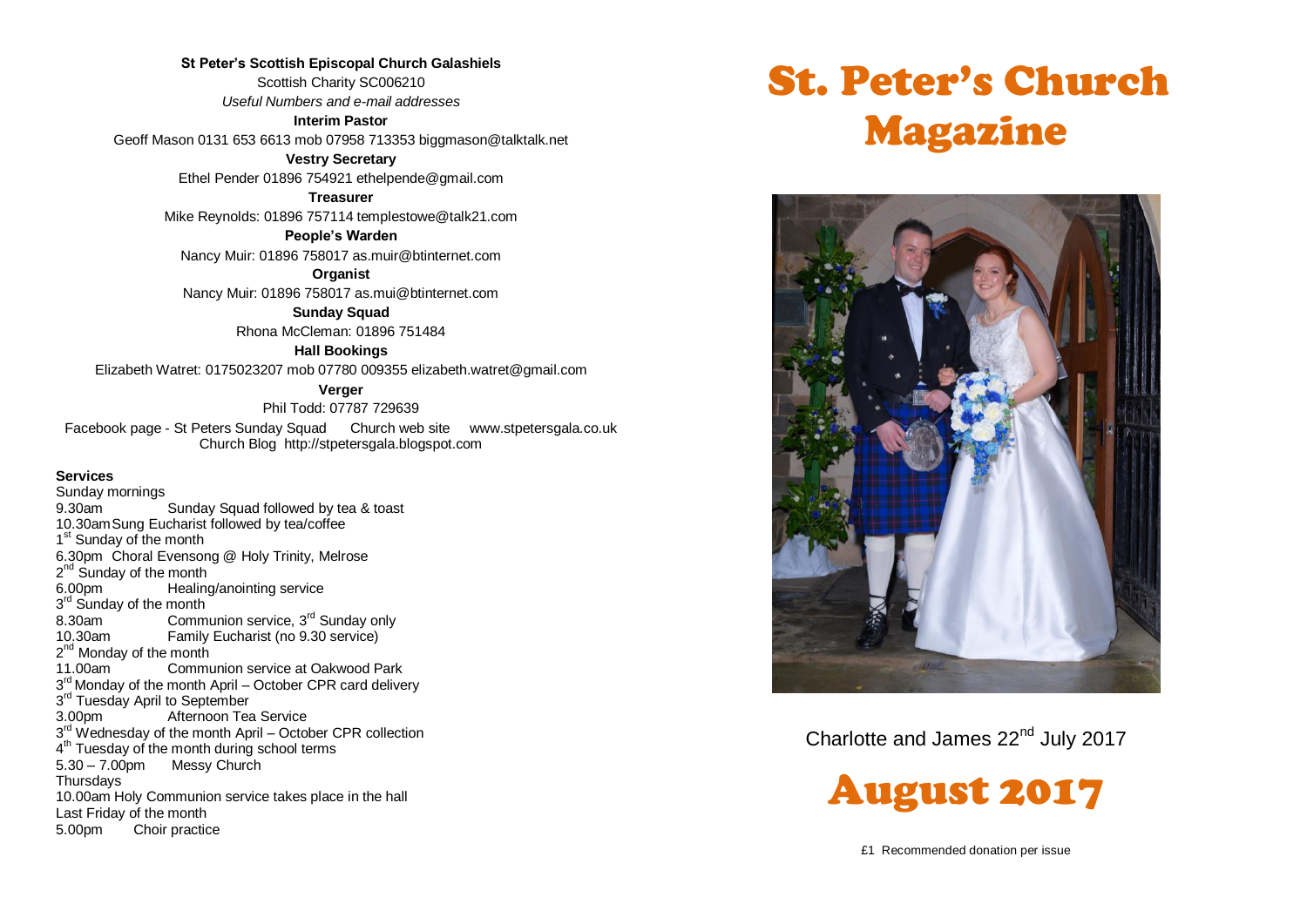#### **Shared Leadership Team**

| Al Christie   | ☎ 755480 | maryandal@tiscali.co.uk       |
|---------------|----------|-------------------------------|
| Sheena Cossar | ☎ 751694 | smstcg1945@gmail.com          |
| Karen Ellis   | 雷 757429 | karenellishome@hotmail.co.uk  |
| John Maltman  | ☎ 850556 | john.maltman@forthports.co.uk |
| Nancy Muir    | 雷 758017 | as.muir@btinternet.com        |

## **Church Diary August**

| Thurs 3rd                | 10.00am Communion Service                        |
|--------------------------|--------------------------------------------------|
| Sun 6 <sup>th</sup>      |                                                  |
|                          | 10.30am Sung Eucharist Rev Ursula Shone          |
| Thurs 6 <sup>th</sup>    | 10.00am Communion Service                        |
| Sat $12^{th}$            | 12.30 Soup 'n' Pud lunch                         |
| Sun $13th$               | 9.30am Sunday Squad followed by juice & toast    |
|                          | 10.30 Sung Eucharist Rev David Dalglish          |
|                          | 6.00pm Healing service Father Philip Blackledge  |
| Mon 14 <sup>th</sup>     | 11.00am Oakwood Park Communion service           |
| Tues 15 <sup>th</sup>    | 3.00pm Afternoon Tea Service Rev Bob King        |
| Thurs 17 <sup>th</sup>   | 10.00am Communion Service                        |
| Sun 20 <sup>th</sup>     | 8.30am Holy Communion Rev Duncan McCosh          |
|                          | 9.45am Family breakfast                          |
|                          | 10.30 Family Eucharist Rev Duncan McCosh         |
| Mon 21 <sup>st</sup>     | 7.00pm Bottle top sort                           |
| Thurs 24 <sup>th</sup>   | 10.00am Communion Service                        |
| Fri $25th$               | 5.00pm choir practice                            |
| Sun 27 <sup>th</sup>     | 9.30am Sunday Squad followed by juice and toast  |
|                          | 10.30 Sung Eucharist                             |
| Thurs 31 <sup>st</sup>   | 10am Communion Service                           |
| Sun 3 <sup>rd</sup> Sept | 9.30am Sunday Squad followed by juice and toast  |
|                          | 10.30 Sung Eucharist Rt Rev Dr Bishop John Armes |
|                          | commissioning new SLT                            |
|                          | 12.30 Celebration Buffet lunch                   |
|                          |                                                  |





Church Family Lunch Sunday 3<sup>rd</sup> September 2017 To celebrate with Bishop John The Commissioning of the New SLT Buffet catering by  $T - 4 - 2$ 

£4.00 Please sign up at the back of church



## **Emergency Prayer Circle**

This is a group in the church which prays for people at times of special need. If you know of a member of your family or a friend facing crisis or difficulty who would be grateful of such confidential support

Ring Muriel on 01896 831418 or Rhona on 01896 751484



Roslynn, Aimee, Rosemarie, Darrin, Fiona, Ivy, Karina, James, Jaci, William, Bethany, Katie & John, Jim, Ruth, Kris, Rebecca, Ian and Oliver, Steph, Emily and Holly, Sadie, Tony, Gina, Billy, Fred, Joan, Jane, Robin, Charles, Sarah, Lynn, Nigel, Darcy, Muhamid, Jennifer,

Helen, Kevin, Claire, Joyce, Alex, Gordon. Lesley, Ian, Rachel



# The Braw Lads' Gathering

Dear All, I am writing on behalf of the Principals, Braw Lads' Executive Council and Guests to thank you all very much for allowing the Kirkin' of our Braw Lad Greg Robertson

and Braw Lass Amy Thomson to take place in St Peter's Church. The hospitality shown to all who attended was very much appreciated as was the refreshments provided after the service.

Lastly many thanks for the bibles presented to Greg and Amy, I' always remember the generosity shown to them by the members of St Peter's Church.

Yours sincerely, Hazel Newlands, Clerk to the Gathering.



Thank you to the loving Family of St. Peter's for your prayers and get well messages through cards, telephone calls and e-mails for Gordon after his operation on  $10<sup>th</sup>$  July.

It is such a blessing to have had your prayers and kind good wishes and to have received such expert and caring medical care, and of course the nursing at home  $-$  it's the putting on of the white socks that is the tricky part! 'Praise the Lord' for all of this, we are so thankful.

It is early days yet but he is doing well after such a relatively short time and keeping to a strict regime will be in the long term beneficial to him – surgeon's orders!

In these circumstances time seems to move very slowly but it is not so long really in the scheme of things. I am sure before he knows it he will be back in top gear.

Thank you again from us both. Muriel Lounsbach.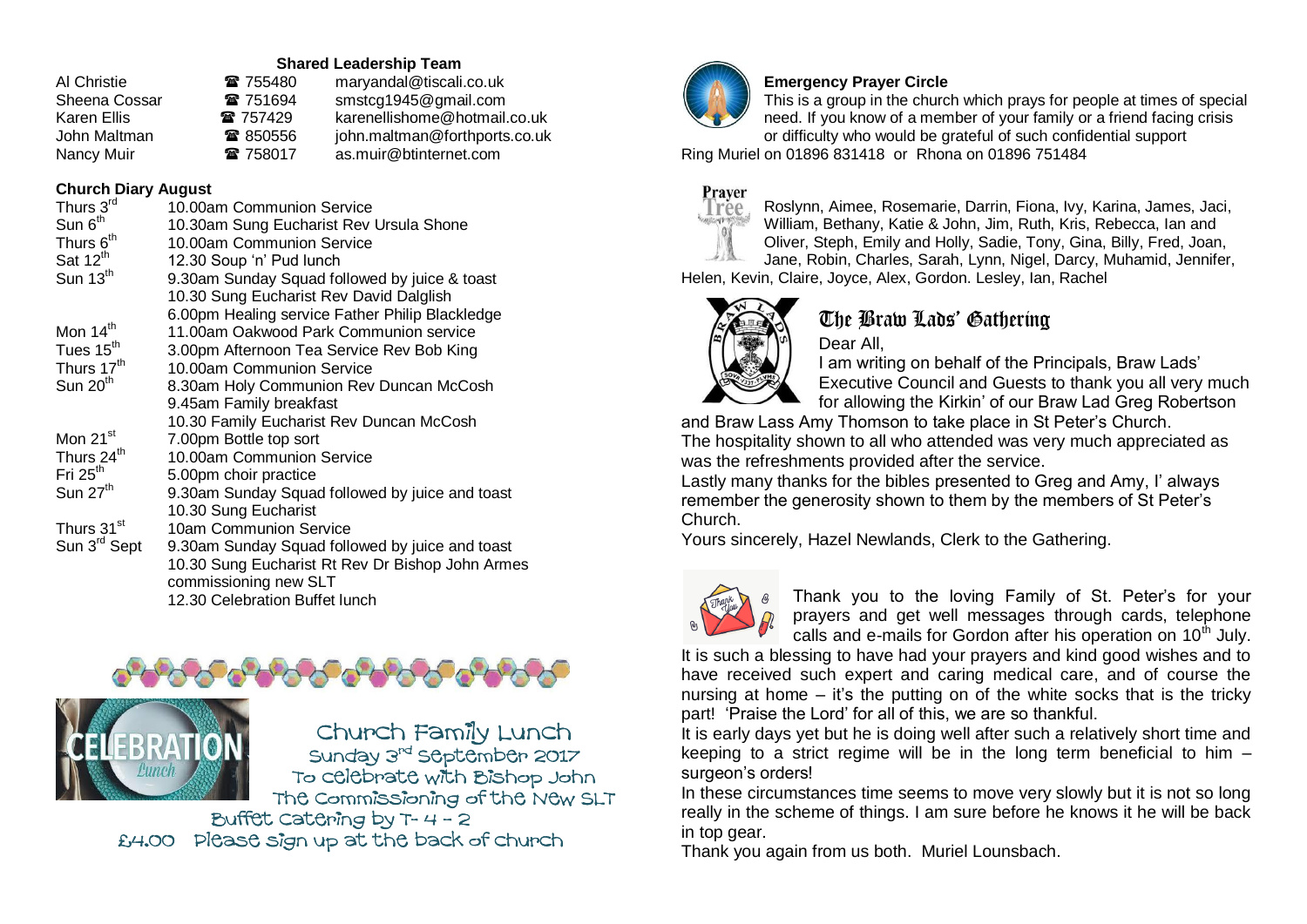



A Very Happy Day

**Saint Ebbe the Elder** (c. 615 – 683) founded a monastery at St Abb's



[Head](https://en.wikipedia.org/wiki/St_Abb%27s_Head) near [Coldingham](https://en.wikipedia.org/wiki/Coldingham) in [Scotland.](https://en.wikipedia.org/wiki/Scotland) With her brothers on the throne of [Northumbria,](https://en.wikipedia.org/wiki/Northumbria) and with their support she established a monastery at *urbs Coludi*, now known as Kirk Hill at [St Abb's Head,](https://en.wikipedia.org/wiki/St_Abb%27s_Head) latterly evolving into [Coldingham](https://en.wikipedia.org/wiki/Coldingham_Priory) Priory. Ebbe was a great teacher and politician, bringing Christianity to the then pagan Angles who had been settling along the east coast of Britain since the 5th century. Shortly after her death in 683, and as foretold in prophesy by the monk Adamnan, the

monastery burned down. The monastic site was abandoned, and by the first half of the 8th century, as [Bede](https://en.wikipedia.org/wiki/Bede) confirms, the site was deserted. In 1098 [King Edgar](http://www.undiscoveredscotland.co.uk/usbiography/monarchs/edgar.html) asked the Benedictines at Durham to establish what became [Coldingham Priory,](http://www.undiscoveredscotland.co.uk/coldingham/coldinghampriory/index.html) Ebbe's work in establishing the Christian religion in south east Scotland was not forgotten, and in a book by the monks of Coldingham, they tell of many pilgrims visiting the Kirk Hill and the spring at Well Mouth, located at the top of the beach now called Horse Castle Bay.

St. Ebbe's feast day is celebrated on 25 August.



Coldingham Priory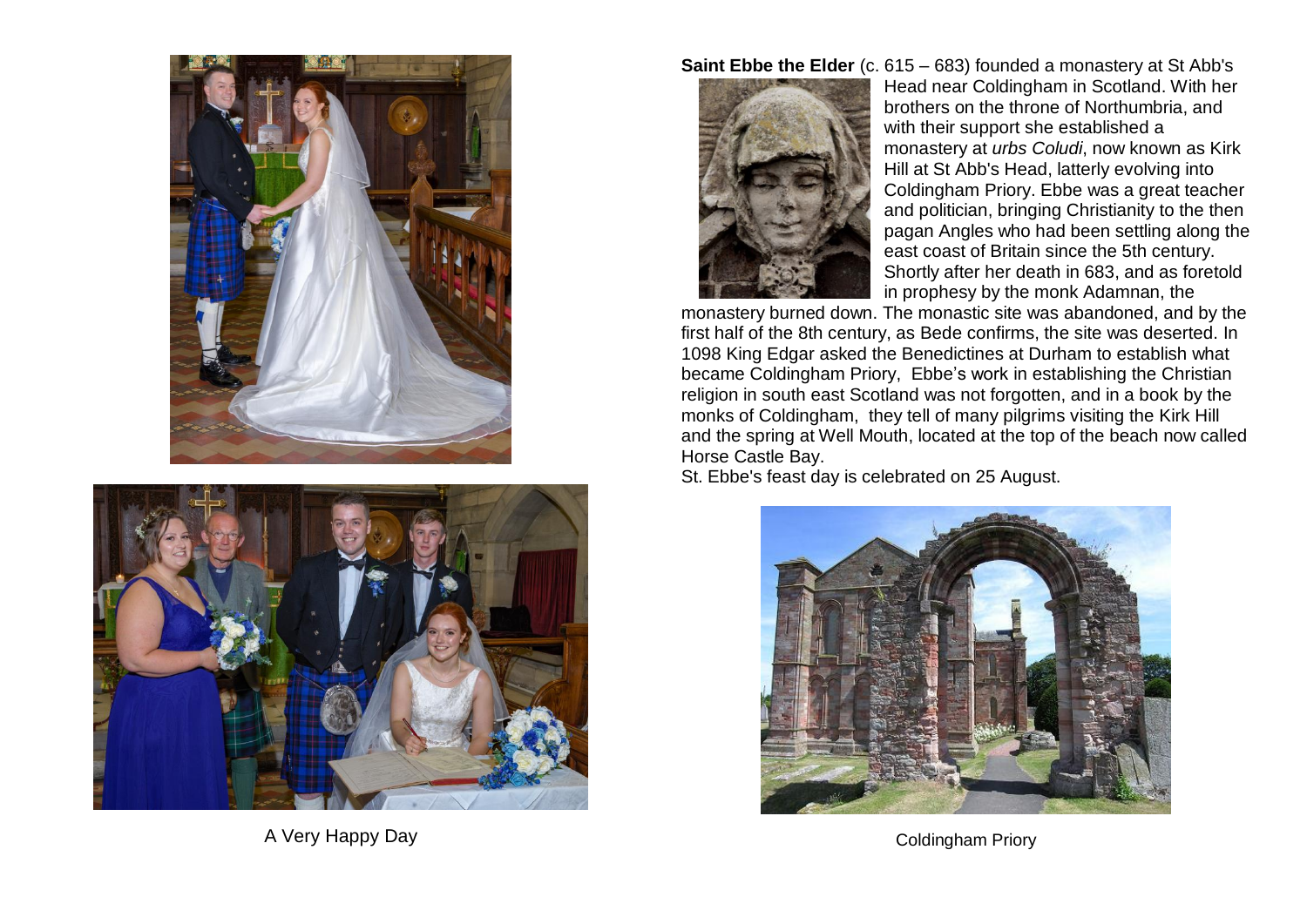#### **The Parable of the Sower Matthew 13:3-8 (NIV)**

"A farmer went out to sow his seed. As he was scattering the seed, some fell along the path, and the birds came and ate it up. Some fell on rocky places, where it did not have much soil. It sprang up quickly, because the soil was shallow. But when the sun came up, the plants were scorched, and they withered because they had no root. Other seed fell among thorns, which grew up and choked the plants. Still other seed fell on good soil, where it produced a crop—a hundred, sixty or thirty times what was sown.

A modern take – even more modern than The Message:-

Listen! A sower went out to sow, having first conducted a full risk assessment listing the regulation safety equipment required, full face glasses, dust mask and C22 spreader scoop to guard against repetitive strain injury. The sower also completed an ERTH 45 for the Soil Society so that they could check for any possible contaminants with the seed.

Anyway the sower was thinking of going out to so bur referred it to the mission committee who debated the merits of sowing and balanced that against those who might possibly be offended by such activity and think it an affront to their human rights.

The sower even attended one meeting of the committee where there was much discussion of targeting and who should receive the seed gift that was to be offered so that it would not be wasted or disregarded and that proper demographic targeting should be put in place.

The committee after many meetings and the commissioning of a report based on sound market research placed into the hands of the sower duly approved seeds. (Serving our communities, Engaging all generations, Enabling ministry, Developing disciples and Sharing faith) but by this time the sower was fed up and had lost all enthusiasm for sowing.

There are two aspects of the parable to note.

The parable is not so much about a 'technique' for sowing the word but rather it is about constancy, a willingness to keep going no matter what and the sowing was completely indiscriminate, it was scattered everywhere, on good, bad and indifferent ground.

Our job it not so much to bring in the 40 or 60 or 100 fold harvest but to continue sowing the seed, it's God who makes it flourish, makes it successful.

We should pray about mission but not that we are good at it but rather that we are blessed with an inexhaustible supply of seed.



#### **THEY DID IT AGAIN!! FIRST PRIZE**





**August** 7<sup>th</sup> Freya Wilson 8 30<sup>th</sup> Ayden Hewitson

8<sup>th</sup> Taylor Cassidy  $24<sup>th</sup>$  Harris Moffat 27<sup>th</sup> Ailsa McLeman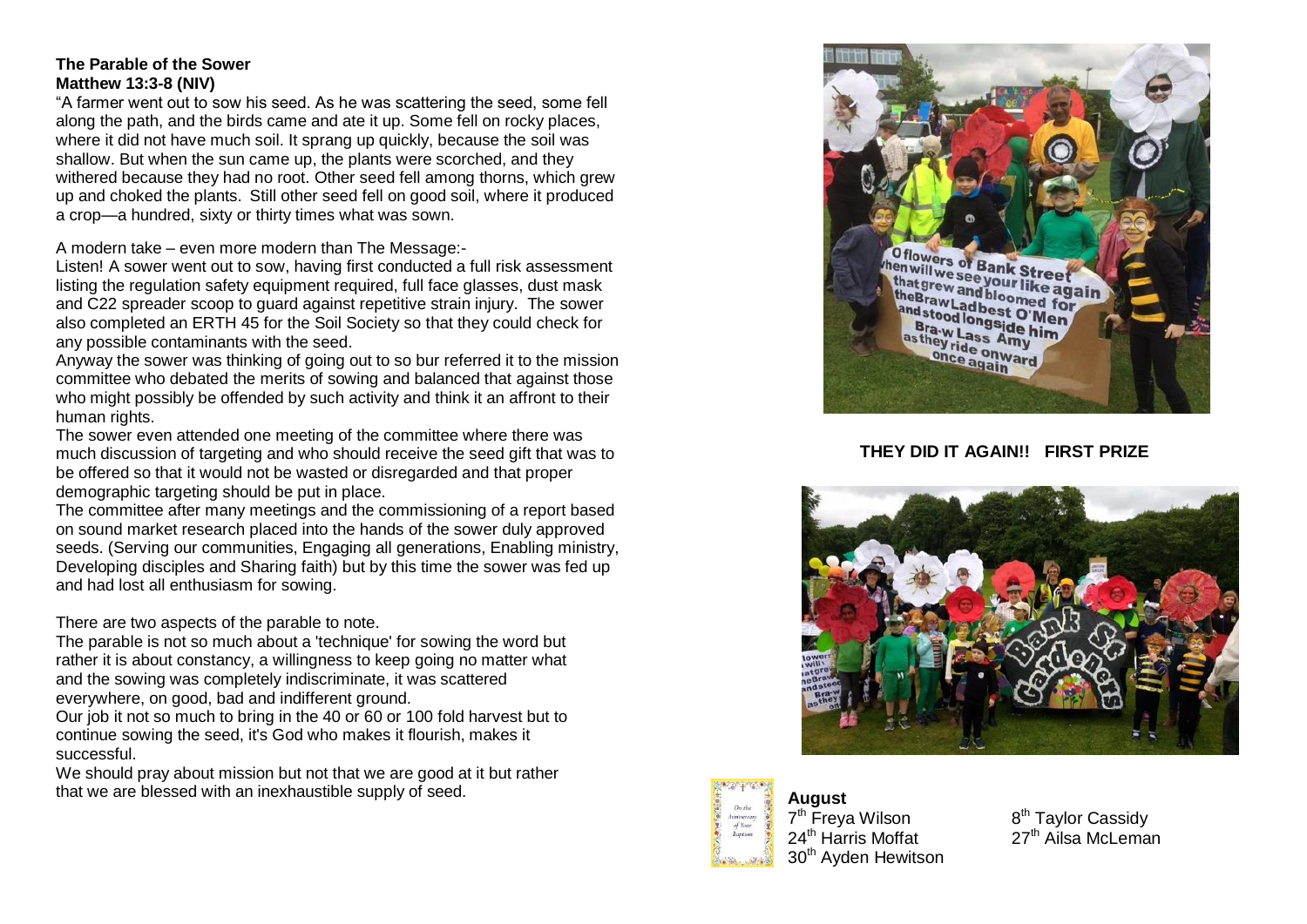

## **Can you hear me?**

Modern technology has given this phrase new impetus as we rush from the kitchen to the garden to get a signal on our mobile phones. It is very frustrating and frequently leads to misunderstandings when messages seem garbled and incomprehensible.

We have become accustomed to blaming the technology for our loss of hearing too – we say that the sound system in church must be faulty. Perhaps it is actually the fact that there is something impairing our ability to hear. When my husband was a small boy his loss of hearing in one ear was discovered to be a bus ticket lodged in the ear!! Maybe you just have a problem with wax but unless you go to your doctor you may never know what is causing the silence.

Not hearing what is going on round us is very isolating and constantly having to ask others to repeat themselves is frustrating and irritating (to both parties). You can get your hearing checked in high street shops these days you don't have to wait for an NHS



appointment. Wearing a hearing aid can be liberating – why have you let yourself miss so much for so long?



Admittedly those of us who speak in public have a responsibility to make sure folk can hear what we are saying. We don't need to shout, but we do need to

remember to project our voices, enunciate clearly and speak slightly slower than normal conversation even though there is a microphone in front of us. We also need to remember that people using the loop system rely on us

using the mics so that they can hear.

This holds true when we are round a table at meetings when there are no mics, we still have to make sure everyone can hear us, especially those sitting where they can't see our faces properly – it is astonishing how many people lip-read most of the time.





Did you know that you can even get spectacles with hearing aids attached? Gone are the days of large visible aids.



How well do you understand the supermarket food labelling system? How much food do you throw away because it has reached the date on the label?

What is the difference between "use by", "best before" and "sell by"? According to Tesco the "use by" means that as long as the item is stored correctly or frozen at any point up to that date it is safe to eat until that date.

"best before" refers to food quality not safety. It is quite safe to eat fruit and veg that looks a bit



tired especially if it is going to be cooked and doesn't need to look "perfect". Did you know you can now buy "perfect imperfect" fruit and veg!! This just means the strawberries are smaller or the carrots and tatties odd shapes. The "sell by" dates are just for stock taking purposes and are nothing to do with the safety of the food.



This chart that I found on line is rather interesting. We really are rather paranoid about our food these days. We used to just rely on our noses, and sight to tell if something was "off". I am sure there was a true tale of WW1 tins of bully beef that turned up in a dig in the '60's that was found to be perfectly preserved and edible. This 1917 poster is still quite pertinent today.